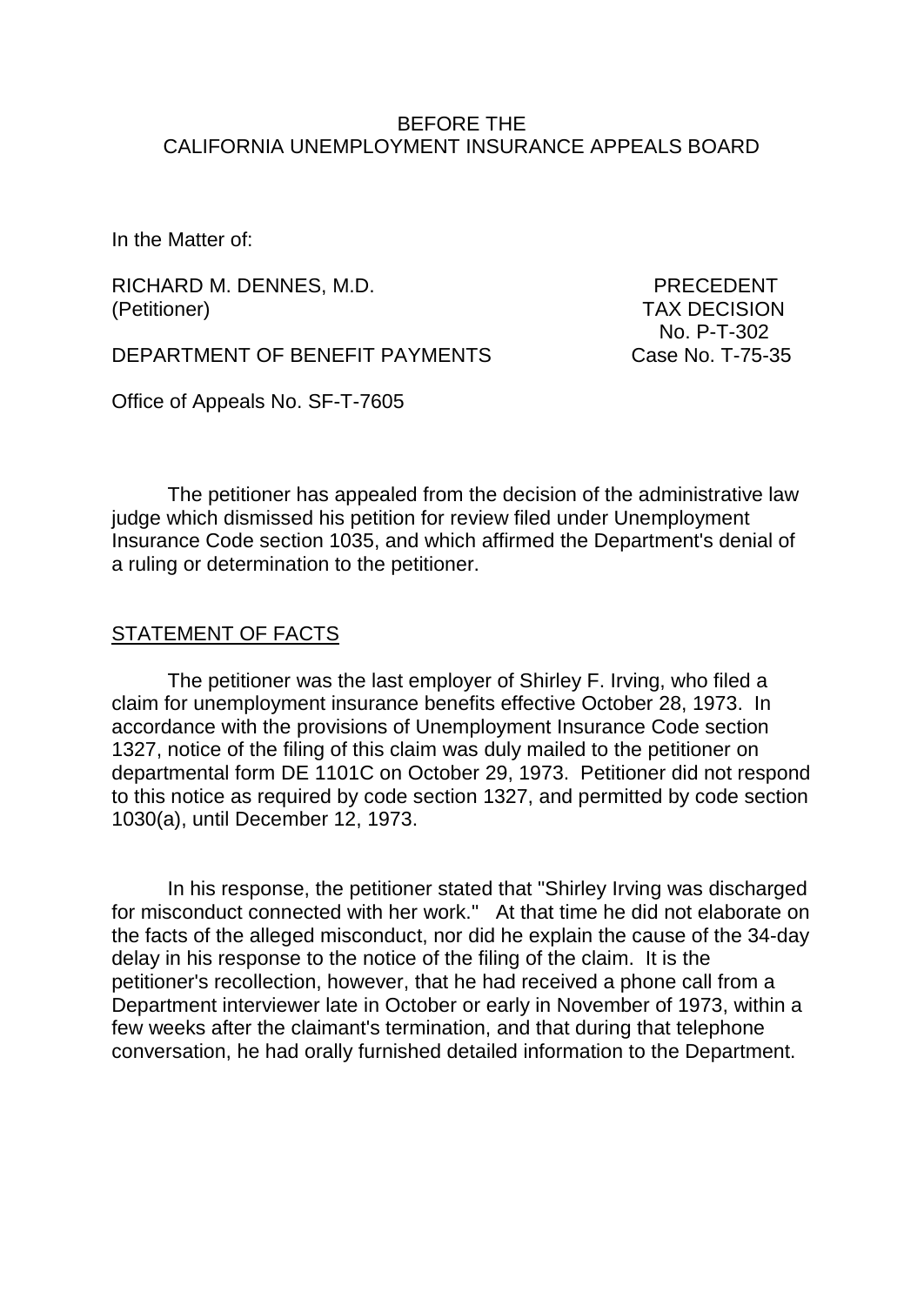A written departmental record of interview of the claimant made on December 17, 1973 reflects that the Department interviewer telephoned the petitioner at that time, and that the petitioner stated that the claimant had been discharged because she stole and lied. Petitioner told the interviewer that the claimant had accepted cash payments from patients giving them receipts, and then wrote these payments off against a credit account so that the patients did not get credit for these payments. He also stated to the interviewer that the claimant wrote extra paychecks to herself. He admitted to the interviewer that he had previously given the claimant notice and a future date of layoff before all of this came up.

The claimant denied all of the petitioner's charges of misconduct. The Department interviewer concluded that there was no factual evidence to support the charges and found the claimant eligible on the misconduct issue. There is no indication in the record of interview of any discussion between the interviewer and the petitioner in regard to the cause of the petitioner's delay in responding to the notice of the filing of the claim.

On December 17, 1973, the Department mailed to the petitioner a notice of its denial of a ruling or determination. The denial was based upon the Department's finding that the petitioner had not responded to this first notice of the filing of the claim within the statutory time limits after it had been mailed to him. In this notice the Department advised the petitioner that this denial would be reconsidered within 15 days if he submitted an explanation of the cause of delay in responding to the notice of the filing of the claim.

The petitioner responded to this denial by a letter dated December 19, 1973 in which he explained his delay by stating that he had not received the form DE 1101C notice "until ten days ago, at which time I completed it and returned it to you." In this letter he asked for "an appeal on your ruling" and expressed his desire for a hearing in connection with it. The Department neglected to process this letter as an appeal to a referee.

The Department did, however, proceed to reconsider its previous denial of a ruling or determination to the petitioner. The fifteenth day after the Department's mailing of the notice of its previous denial was January 1, 1974, a legal holiday. On January 2, 1974, the Department mailed a second notice of denial of ruling or determination to the petitioner.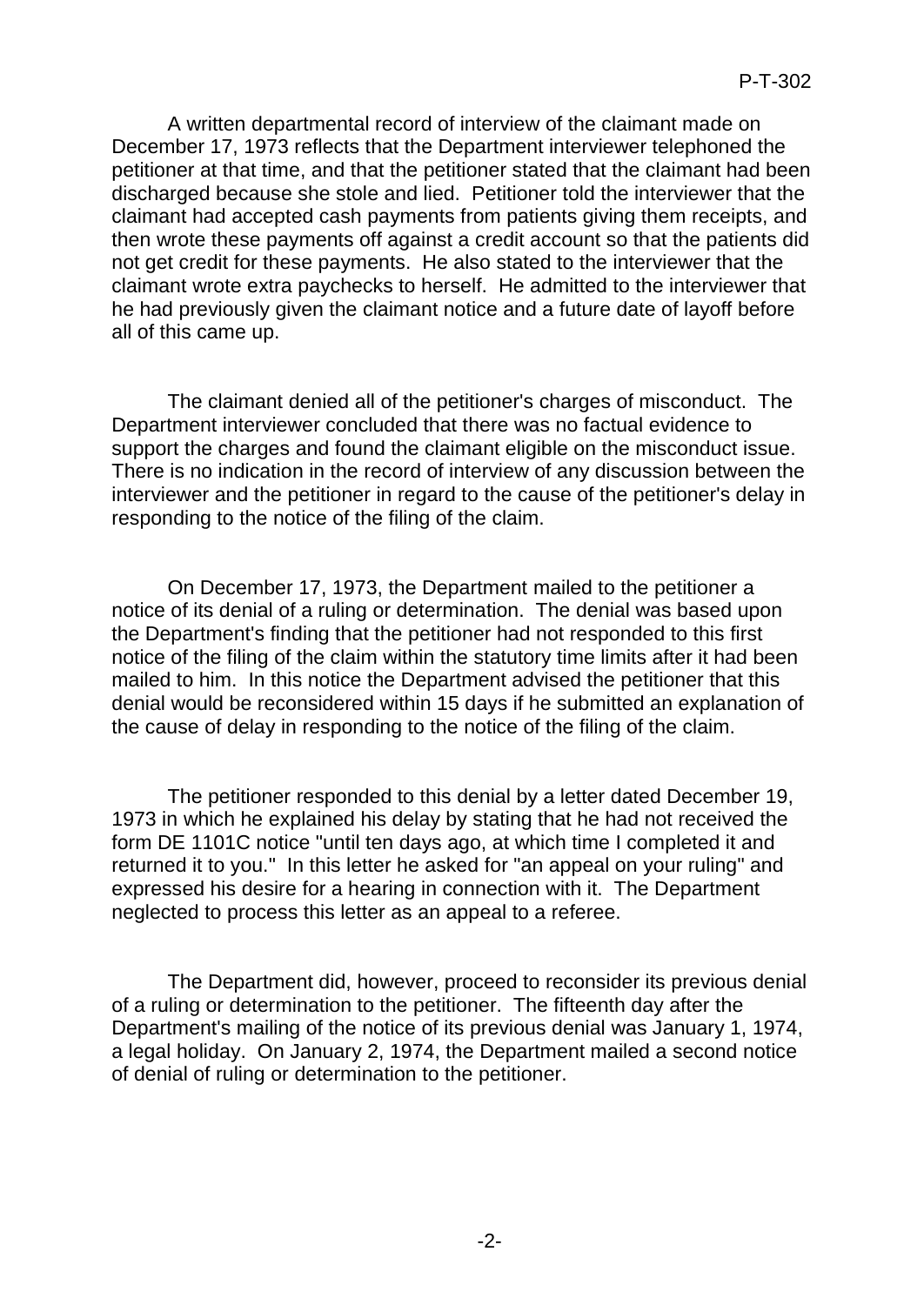The second denial made after reconsideration was based upon the finding by the Department that the reasons submitted by the petitioner did not constitute good cause for his delay in responding to the notice of the filing of the claim. In particular, this second denial notice stated that: "There is no evidence to indicate that the delay in responding was due to factors beyond your control." The petitioner did not file any further appeal from this denial notice.

Contemporaneously with these events, under date of December 14, 1973, the Department mailed notice of the computation of the claim to the petitioner. On December 16, 1973, the petitioner responded to this notice by stating that:

"Mrs. Shirley Irving was dismissed on 10/16/73 for serious misconduct. This involved stealing money and lying plus hiding mishandled work. Please contact me if you need further information."

On December 19, 1973, the Department mailed a postcard to the petitioner which stated that he had already received a ruling and/or determination on the termination in question.

Under date of November 19, 1974, but actually at an earlier date, the Department mailed notice to the petitioner of a charge of \$1,278 that had been made to his reserve account as of the June 30, 1974 computation date, in connection with benefits paid to Shirley F. Irving. Petitioner replied to this notice on November 13, 1974 protesting the charge. As grounds of protest, he stated that:

"Mrs. Shirley Irving was terminated last year because of stealing from the office. Shortly thereafter she applied for unemployment benefits, and they were denied, and we were issued a DE-10E0. If you have any further questions, do not hesitate to contact me, or if you want a copy of the ruling, I would be glad to send it to you."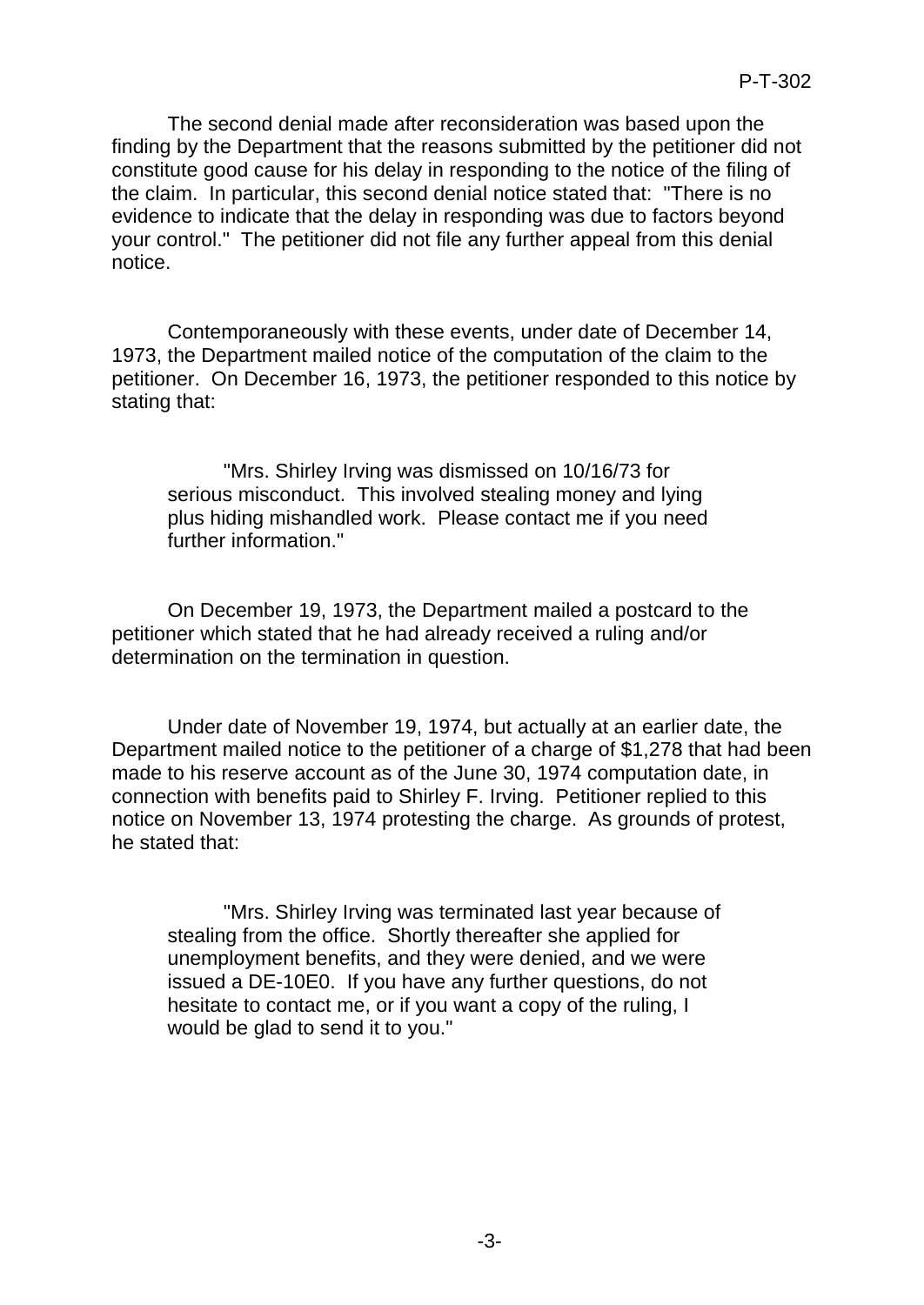By his reference to form DE-10E0, the petitioner is apparently referring to departmental form DE 1080, Notice of Determination. There is nothing in the evidence to indicate that a form DE 1080 was ever issued to petitioner in connection with this termination. Petitioner did not present any such form in evidence at the hearing.

On March 11, 1975, the Department denied petitioner's protest of the charge. In its denial letter, the Department referred to its having twice notified the petitioner of its denial of a ruling or determination. It made no mention of the petitioner's still unprocessed appeal contained in his letter of December 19, 1973.

On March 19, 1975 the petitioner filed the petition in this current proceeding, for review of the Department's denial of his protest of the charge. At the hearing on the petition, the administrative law judge discovered the unprocessed appeal when the petitioner's letter of December 19, 1973 was presented in evidence. He announced at the hearing that he would consider that he had a ruling appeal pending before him. In his decision, he dismissed the petition for review, and disposed of the matter as a ruling appeal.

At the hearing the administrative law judge elicited evidence in regard to the cause of termination of the claimant's work for the petitioner, and as to the cause of the petitioner's delay in responding to the notice of the filing of the claim. Regarding the latter, the petitioner could only explain his delay in terms of possibilities, such as that he might have received the notice late, or that he might have been away at the time it came. He pointed out that at that time, he was under a tremendous strain working four or five extra hours a day trying to get things around his office under control again from the disarray created by what the claimant had allegedly done that caused him to fire her. He also explained that at the same time, he had lost his other secretary in consequence of all of this.

Regarding the cause of termination of work, petitioner testified that he fired the claimant because she was stealing from him by writing herself additional checks, and that he fired her as soon as he discovered that she was responsible for the stealing. After her discharge he also discovered that she had set a huge number of forms aside and had not completed them. She had also botched up the computer so that the wrong names were plugged into it.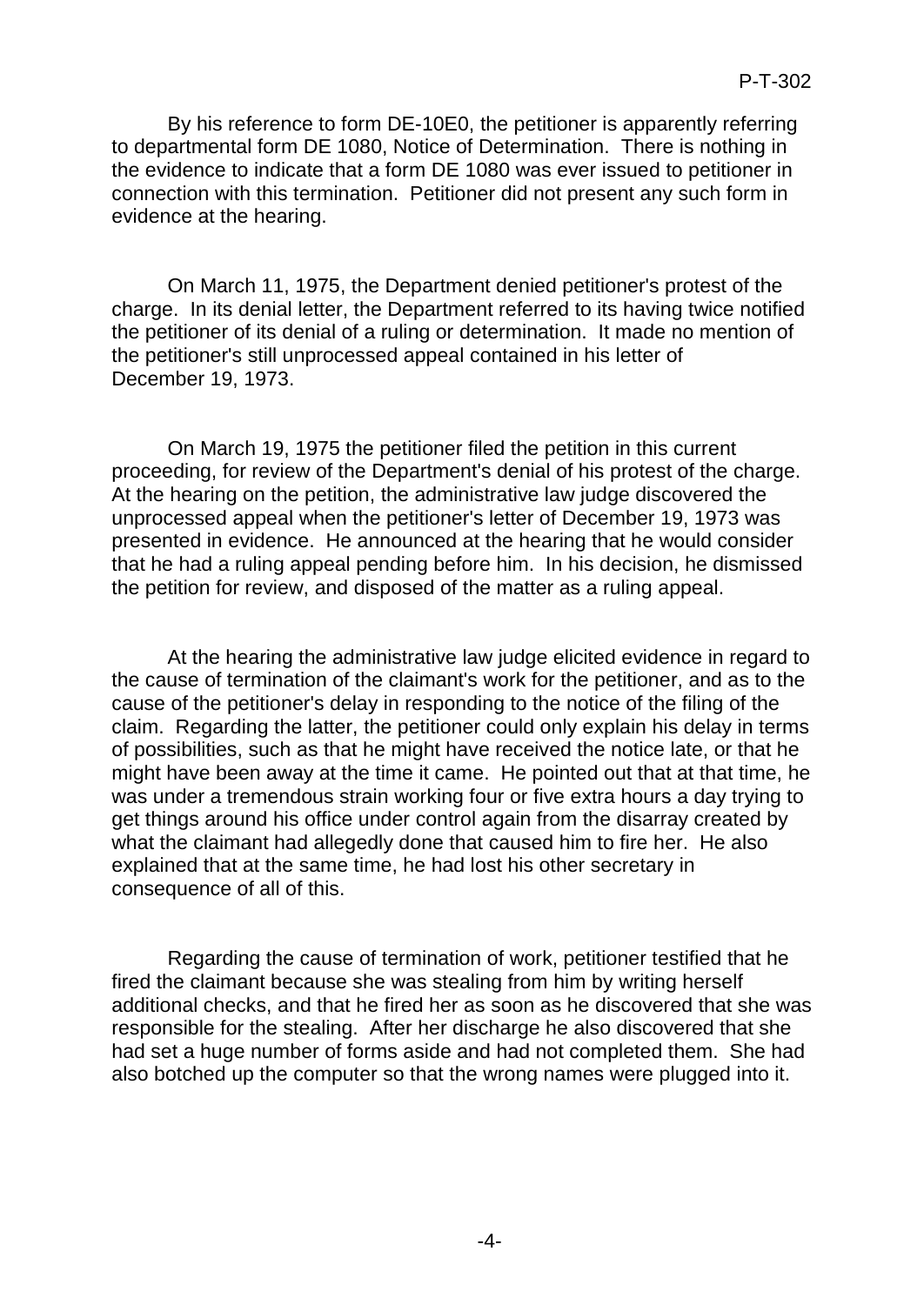The question presented by this appeal is whether it was proper under the circumstances of this case for the Department to charge the petitioner's account with the benefit payments made to Shirley P. Irving. In turn this breaks down into three subordinate questions:

- 1. Has the petitioner been so prejudiced by delay or other circumstances in his ability to show within the framework of this proceeding that he had a good basis for his ruling appeal filed on December 19, 1973, that it would now be inequitable for that reason alone to permit his account to be charged with the protested benefit payments.
- 2. If not, has the petitioner established in this proceeding that by the prosecution of such an appeal, he would have been able to show that he had good cause for his delay in responding to the notice of the filing of the claim, so that he would have become entitled to a ruling and/or determination in regard to the cause of termination of the claimant's work.
- 3. If so has the petitioner established in this proceeding that he would have been able to show that the claimant was discharged from her employment by him for misconduct connected with her work.

# REASONS FOR DECISION

The evidence presented to the administrative law judge establishes that the petitioner filed a timely appeal from the Department's first denial of a ruling and/or determination. The Department should have forwarded that appeal promptly to the appeals division for processing. Through some error upon the part of Department personnel, this was not done, and in consequence, the appeal was never set for hearing and disposed of.

The administrative law judge attempted to correct this error by dismissing the present petition and treating the proceeding before him as being the ruling appeal. This, however, was an improper procedure for several reasons: First, no notice had been given of a hearing to be held on a ruling appeal, and the Department was not present to waive its right to such, nor was any waiver of notice asked of the petitioner. Second, at the most, a ruling decision can only serve as a means of preventing the future imposition of a charge. It cannot remove a charge that has already been imposed,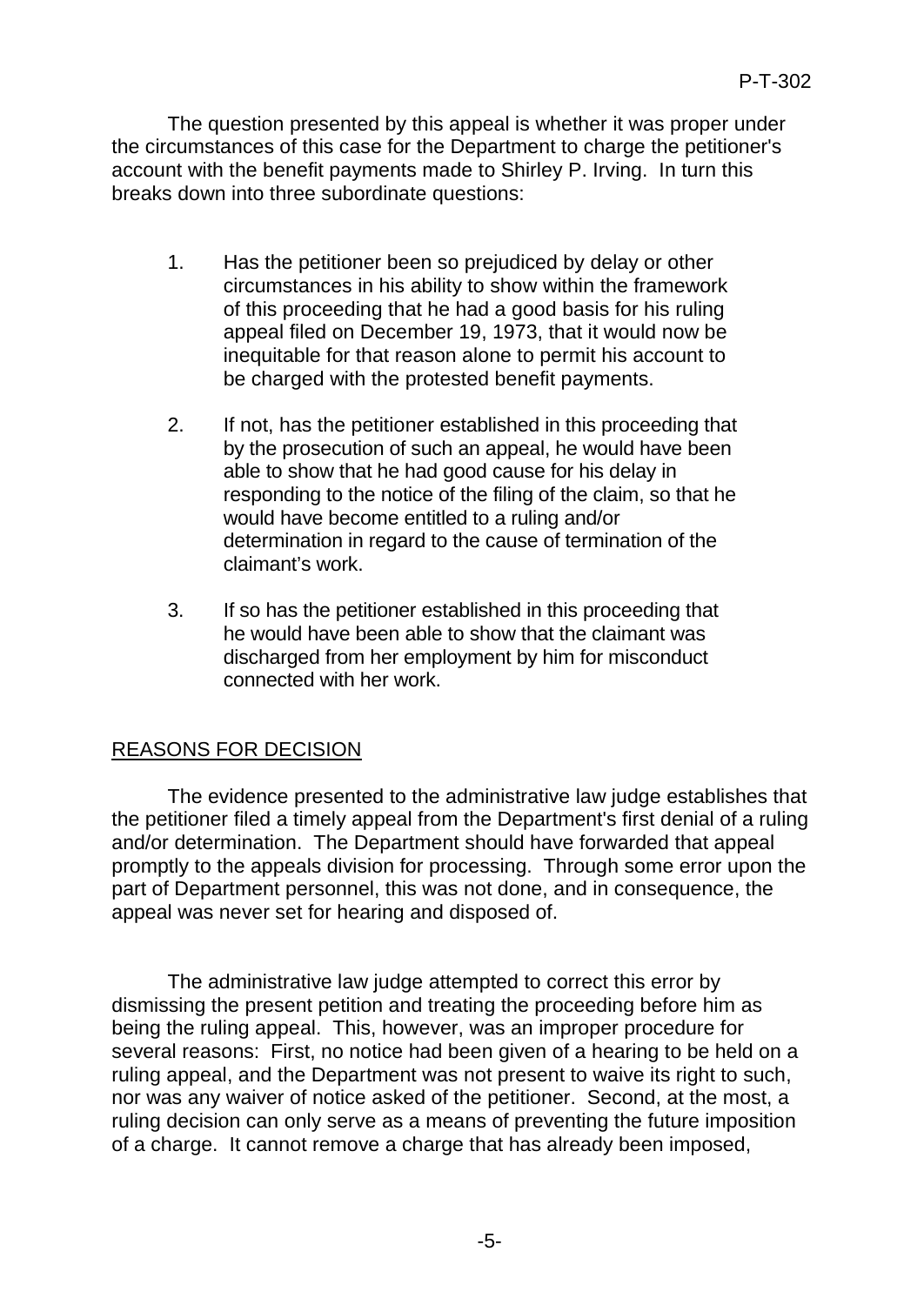as is the case in this protest proceeding. Third, there were issues before the administrative law judge beyond the scope of the ruling appeal upon which the petitioner was entitled to have a decision issued on the merits of the petition. The administrative law judge had no basis for merely dismissing the petition as he did.

The first issue which the administrative law judge should have decided under the petition before him was whether the petitioner's rights have been so prejudiced by the Department's error that it would now be inequitable for that reason alone to charge his account for the benefit payments which the claimant has received. If these benefit charges are not removed from the petitioner's account, they will become a potential burden upon his future tax rates. However, if they are removed, they will have to be charged to the balancing account where they will become a potential burden upon the future taxes of the group of all of the employers of this state. We must, therefore, balance the equities of the petitioner as against the whole group of employers in regard to where the tax burden of these benefit payments should finally come to rest.

In Bell-Brook Dairies, Inc. v. Bryant (1950), 35 Cal. 2d 404, 218 P. 2d 1, the Department had failed to perform its official duty of notifying the employer of the filing of the benefit claim. The California Supreme Court held that it would be inequitable under such circumstances to charge the employer's account with the benefits that had been paid to the claimant. In this regard, the court said that:

"It is clear that plaintiff was prejudiced by the failure of defendant to give the required notice. Although it eventually received statements of charges to its account which showed that claims for benefits had been made and allowed, lack of proper notice deprived plaintiff of the opportunity to defeat the claims by offering the claimants suitable employment. Further, because of the lapse of time before learning of the charges against its account, it may have been deprived of the means of showing that the claimants were ineligible for benefits on other grounds."

In the matter before us, it was a different type of duty that the Department neglected to perform. Petitioner was not prejudiced by the loss of any of the opportunities mentioned by the court in the Bell-Brook Dairies case because he received notice of the filing of the claim. The opportunities that he may have lost are of a different character.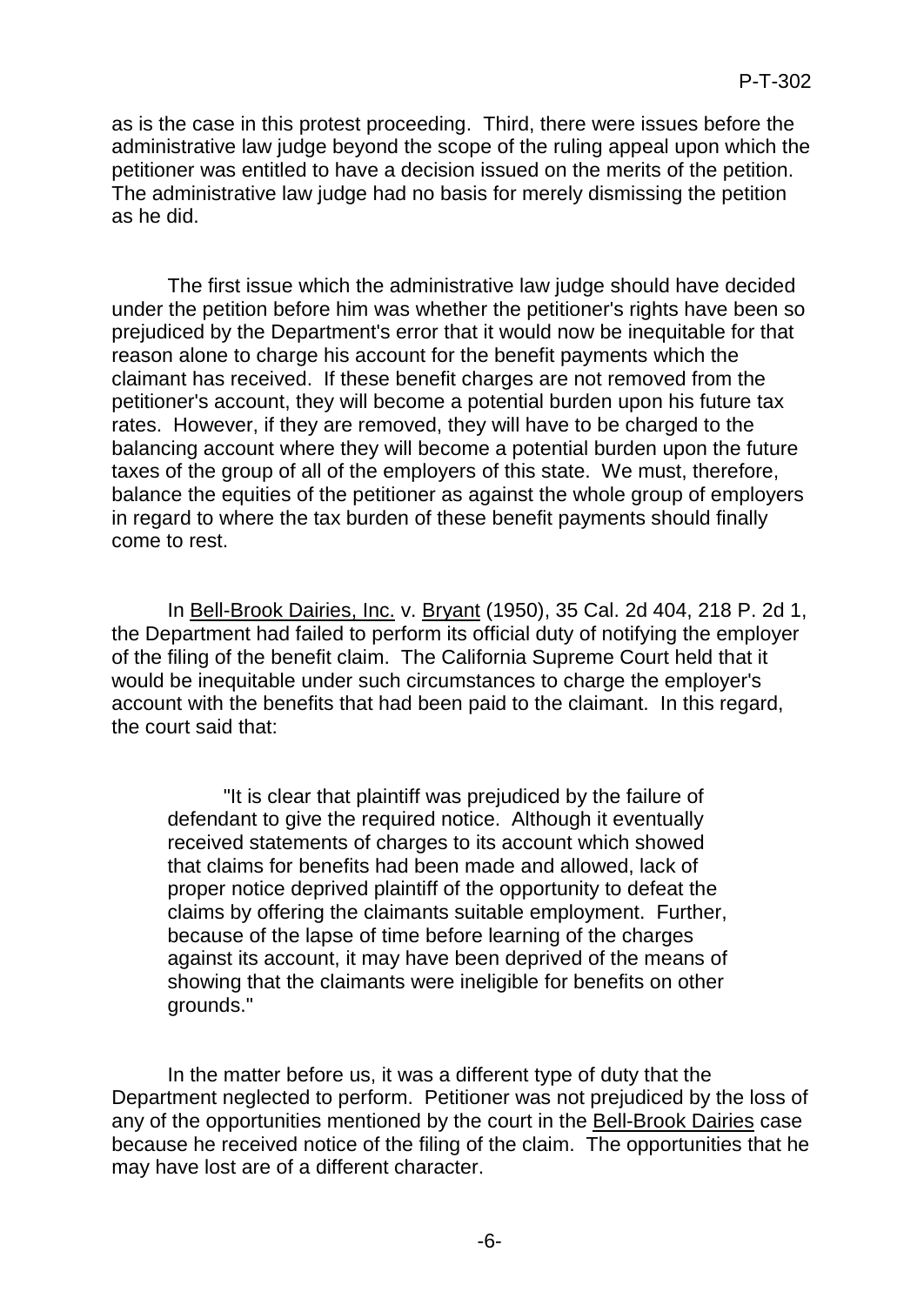Primarily, they consist of the opportunities that erode with undue delay, like the ability to marshal evidence, and locate and present witnesses. If no prejudice has been suffered in this regard then within framework of this proceeding, petitioner may obtain the removal of the protested charge from his account by proving that it should never have been imposed in the first place. There is no indication, or even suggestion in the record that petitioner has been prejudiced in any way in presenting his position, by the delay involved, or by any other circumstances.

At the hearing on this protest denial petition, the petitioner was afforded a full opportunity to show that he had a meritorious ruling appeal. He presented his evidence in regard to the cause of the delay in his furnishing information in response to the notice of the filing of the claim. We have carefully reviewed that evidence.

First there is the evidence that petitioner received a telephone call from a Department interviewer which he recalls as having been within two weeks after the claimant's termination. Such a call within that time frame would not be consistent with the Department's scheduling of interviews. With all the confusion that the petitioner, himself, describes as having existed in his office at that time, it is much more likely that he is also confused in regard to the time interval that elapsed before he received that telephone call. It is also unlikely that he would have delayed so long in responding to the notice of the filing of the claim, if he had received a telephone call from a Department interviewer that soon after it was filed.

Petitioner does not assert that he received more than one telephone call from a Department interviewer in regard to this matter. A written departmental record of interview reliably documents that he did receive one on December 17, 1973. Accordingly, we find that the telephone call to which the petitioner refers is the one that he received on that date, apparently during a departmental interview of the claimant following the receipt of the petitioner's response of December 12, 1973, which date we find to be the earliest date upon which petitioner furnished information.

Next there is the petitioner's assertion as a ground of appeal from the denial of a determination and/or ruling that he did not receive notice of the filing of the claim until ten days before his written response on December 12, 1973. His own evidence presented at the hearing before the administrative law judge in this protest proceeding is not only insufficient to establish the truth of that assertion, but clearly reflects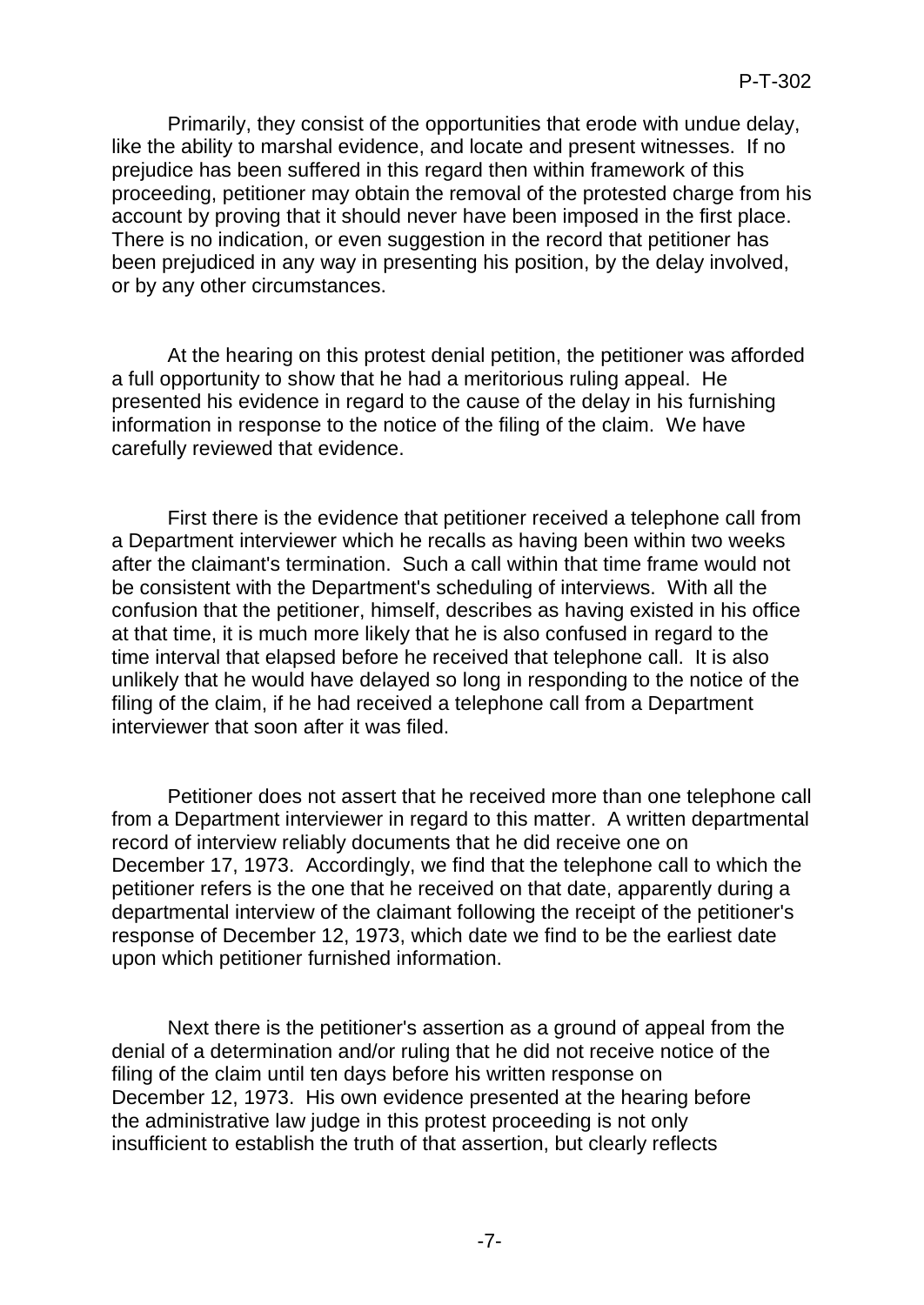that he does not know as a fact whether it is true or not. It is one of several possibilities that he believes might have occurred. Such an explanation only in terms of conjecture as to what might have happened does not establish good cause for delay.

The more likely probability is that the notice was received in due course at the petitioner's office, but was overlooked because of the confusion into which the administration of his office was plunged by the firing of the claimant and the almost simultaneous leaving of his other secretary. We would be inclined to give sympathetic consideration to a reasonable delay in responding caused by such a situation. The evidence, however, does not go far enough to support such an unusually lengthy delay of 34 extra days beyond the ten-day period regularly allowed by law for responding. It is our conclusion, therefore, that good cause has not been shown for the petitioner's delay in responding to the notice of the filing of the claim; that accordingly a ruling and/or determination on the cause of the claimant's termination of work was properly denied to him, and that upon a hearing of the appeal which he filed but which was never processed, the departmental denial should have and would have been upheld.

It is not improper to charge an employer's account for benefits paid to a claimant who may have left work for disqualifying reasons, where the employer fails to furnish information within the time prescribed by the code. Relief from charges under code section 1032 requires that an employer be timely as well as right in raising a termination issue. Since the petitioner was not timely, the cause of the claimant's leaving work for him has become irrelevant in regard to the charging of his account for the benefits paid. The burden of this protested charge is not one which the group of all of the employers in this state should be made to bear under such circumstances.

Accordingly, upon complete review of the entire situation, we find that the petitioner has not been prejudiced by the Department's error in not processing his ruling appeal because the evidence presented in this proceeding clearly establishes that he would not have prevailed in that appeal; that the protested charge is a proper one against his account under the facts of this case; and that no special equity has been shown which upon balance would justify the removal of the charge from his account.